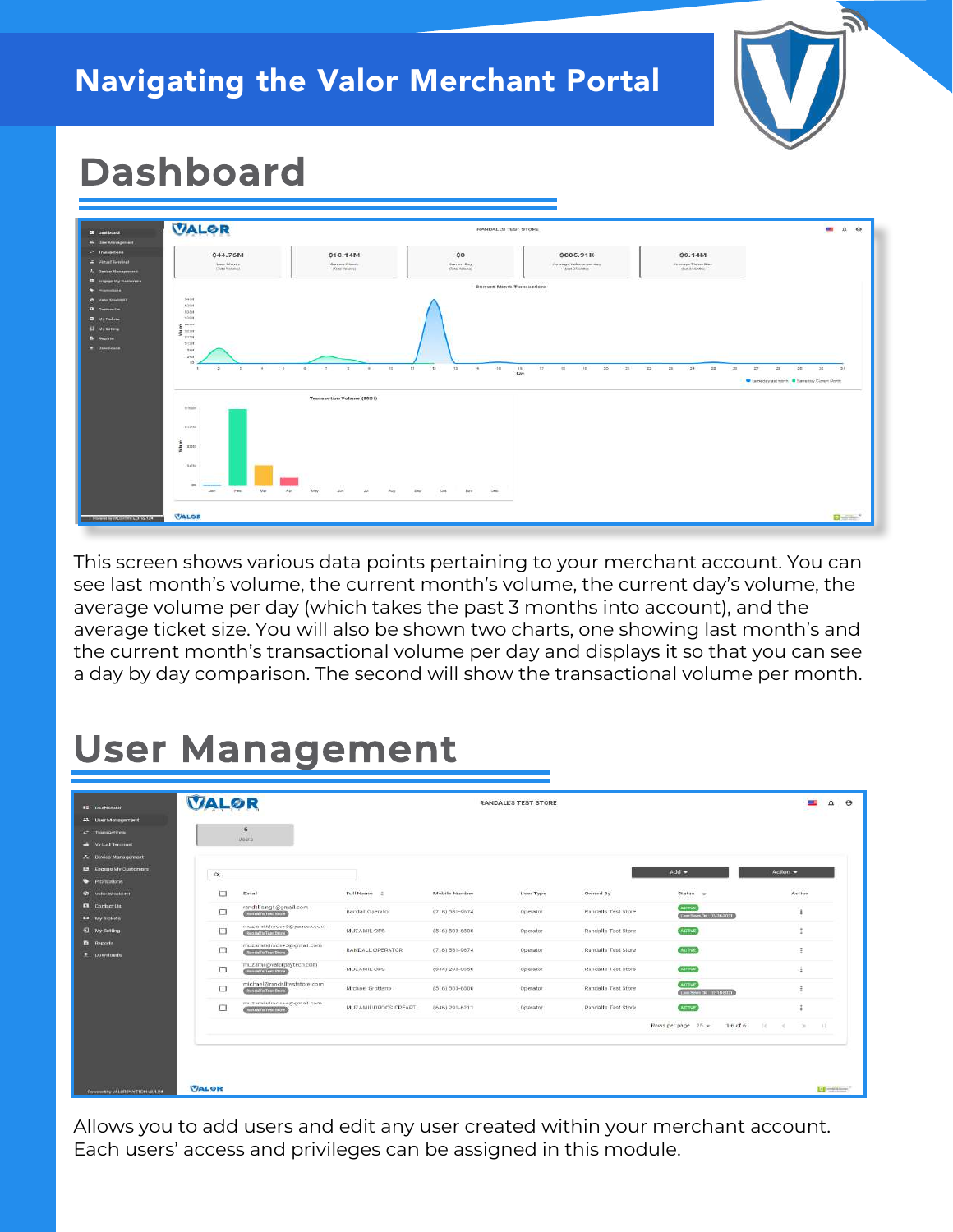| \$81,409.80<br>48<br>MTD Volume<br>MTD Count                           |
|------------------------------------------------------------------------|
|                                                                        |
| $\bigcirc$<br>Action $\sim$<br><b>MARINEZ</b>                          |
| <b>&amp;</b> View Receipt<br>目 Open Batch                              |
| (ii) Send Promotion<br>8 Void Transaction<br>C Send Campaign Promotion |
|                                                                        |

Allows you to see all transactions performed under your merchant account. You can view receipts, view open batches, settle batches, send promotions, send campaigns, void transactions, and adjust tips.

## **Virtual Terminal**

| <b>We User Management</b>    |                                                                                                                |          |                      |            |                 |
|------------------------------|----------------------------------------------------------------------------------------------------------------|----------|----------------------|------------|-----------------|
| <b>Transactions</b>          | $\circledcirc$ Sale $\circlearrowright$ Authorization $\circlearrowright$ Refund $\circlearrowright$ E-invoice |          |                      |            | <b>O MANAGE</b> |
| <b>J</b> Virtual Terminal    |                                                                                                                |          |                      |            |                 |
| <b>2.</b> Device Management  | Arrount *                                                                                                      | PhoneNo: | Email                |            |                 |
| <b>B</b> Engage My Customers | \$0.00                                                                                                         |          |                      | descriptor | $\mathbf 0$     |
| <b>Dromotions</b>            |                                                                                                                |          |                      |            |                 |
| <b>C</b> Valor Shield RT     |                                                                                                                |          | 之説<br>37<br>-2       |            |                 |
| <b>A</b> Contact Us          |                                                                                                                |          | Card number*<br>DVV: |            |                 |
| <b>EX My Fickets</b>         |                                                                                                                |          | "Bar Ch<br>59        |            |                 |
| <b>Q</b> My Setting          |                                                                                                                |          | MM/YP*               |            |                 |
| <b>E</b> Reports             |                                                                                                                |          | Gwelholder marre     |            |                 |
| Downloads                    |                                                                                                                |          |                      |            |                 |
|                              |                                                                                                                |          |                      |            |                 |
|                              |                                                                                                                |          |                      |            |                 |
|                              | Invoice Number                                                                                                 |          | Description          |            |                 |
|                              |                                                                                                                |          |                      |            |                 |
|                              |                                                                                                                |          |                      |            |                 |
|                              | Recurring billing                                                                                              |          |                      |            |                 |
|                              |                                                                                                                |          |                      |            |                 |

Allows you to perform sales, authorizations, refunds, create E-Invoices, and set up Recurring Billing. Please note that if you do not see Virtual Terminal in your sidebar menu, contact your ISO for more information.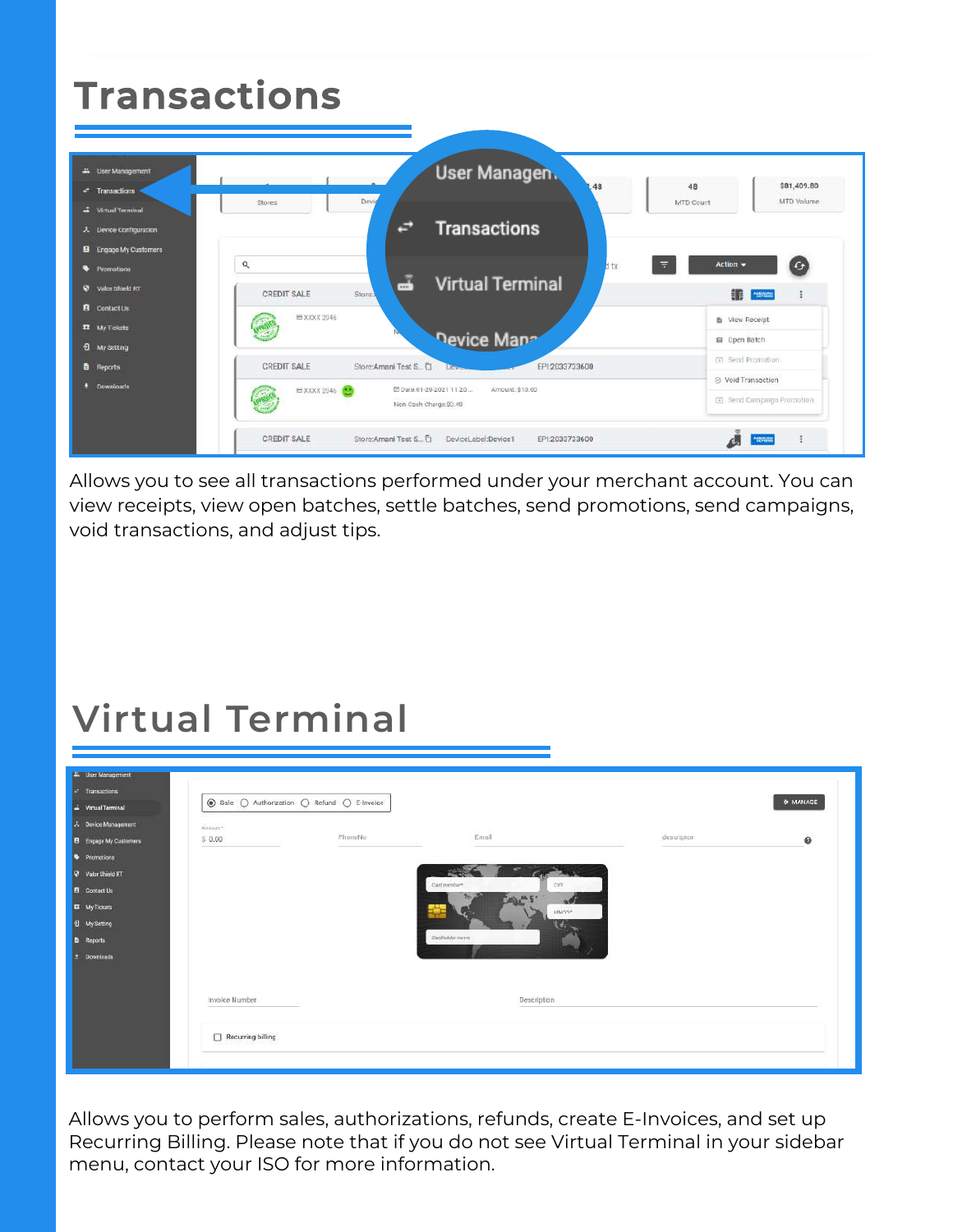#### **Device Management Device Management**

| 人 Device Management<br><b>B</b> Engage My Customers | Ω                        |                                                        |                                     |                              |                                                       | Action -                              |
|-----------------------------------------------------|--------------------------|--------------------------------------------------------|-------------------------------------|------------------------------|-------------------------------------------------------|---------------------------------------|
| Promotions                                          |                          | Danissa Test Store                                     | EPI: 2106021009                     | VER: 1.0.0                   | Processor: TSYS SIERRA                                | $L(718)$ 581-9674                     |
| Valor Shield RT                                     | Store Danissa Test Store | V# / TID:75009549,75021670                             | DeviceName Device2<br>Status Active |                              | DeviceType:Virtual Terminal                           |                                       |
| <b>B</b> Contact Us<br><b>EX My Tickets</b>         | Ο                        | <b>Danissa Test Store</b>                              | EPI 2106079475                      | VER: N/A                     | Processor : TSYS SIERRA                               | $L(718) 581 - 9674$                   |
| <b>Q</b> My Setting                                 |                          | Store Daniasa Test Store<br>AppDownload EMARIE DISABLE | DeviceName:Device1                  | ParamDowrload ENASTE DISABLE | DeviceType:ValorPos 100<br>VW / TID:75009549,75021670 |                                       |
| Downloads                                           | Status: Active           |                                                        | Assigned App Version 1 2.28         |                              |                                                       |                                       |
|                                                     |                          |                                                        |                                     |                              |                                                       | Rows per page 25 = 1-2 of 2   ( ( ) ) |
|                                                     |                          |                                                        |                                     |                              |                                                       |                                       |
|                                                     |                          |                                                        |                                     |                              |                                                       |                                       |

You can view and edit all devices associated with your merchant account. In this section, you are able to edit your device parameters, view each device's vitals (such as connectivity method and strength, battery percentage, app version, etc.).

#### **Engage My Customer**



Tracks all information pertaining to customers and transactions, and groups everything together by customer. By collecting contact information, i.e., phone numbers, you are able to send promotional messages directly to customers based on a variety of customizable filter options such as Loyal Customers, Lost Customers, High Spenders etc.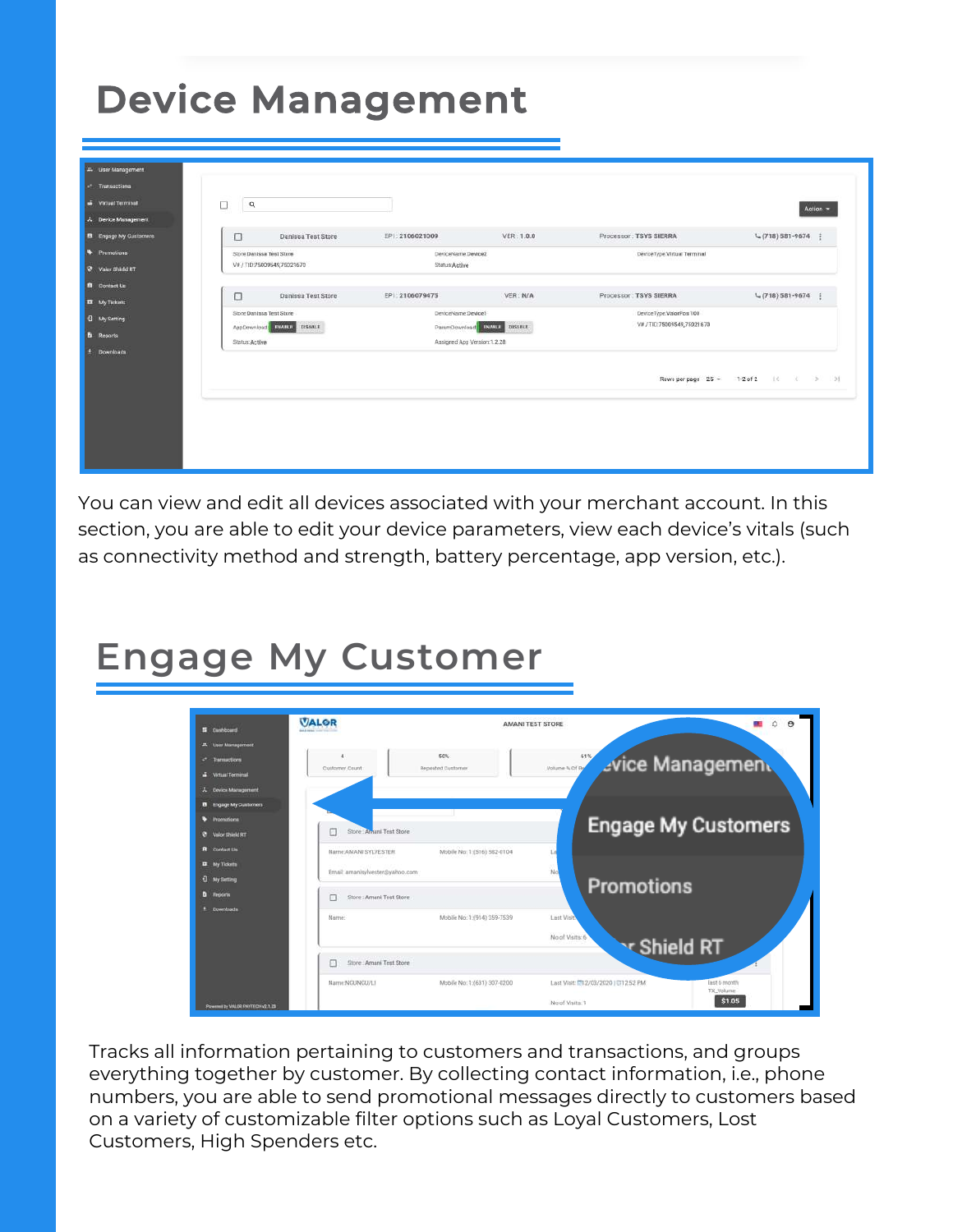## **Promotions**



You can create promotional messages that will be delivered to customers either on printed receipts or SMS receipts. Within this module, you can create custom MMS or SMS templates/campaigns to be used in the Engage My Customers module. *Please note you must be enrolled in Engage My Customers to access Promotions.*

#### **Valor Shield RT**

| 21. User Management                                    |                                |                              |               |                           |
|--------------------------------------------------------|--------------------------------|------------------------------|---------------|---------------------------|
| $\leftarrow$ Transactions<br><b>A</b> Virtual Terminal | $\mathbf{z}$<br>No of Rules    |                              |               |                           |
| $\lambda$ Device Management<br>B Engage My Customers   | Merchant Name : Danissa Santos | DBAName : Danissa Test Store | StoreCount: 1 | Device Count: 2           |
| <b>S</b> Promotions                                    | Shipping Address (E-Commerce)  |                              |               | î.                        |
| <b>O</b> Valor Shield RT<br><b>B</b> Contact Uu        | Allow Shipping With in USA     |                              |               | ENABLE DISABLE<br>Status: |
| <b>EX My Tickets</b><br><b>Q</b> My Satting            | IP Address (E-Commerce)        |                              |               |                           |
| <b>B</b> Reports<br>$\pm$ Downloads                    | Allow USA IP Addresses         |                              |               | Status: ENABLE DISABLE    |
|                                                        |                                |                              |               |                           |
|                                                        |                                |                              |               |                           |
|                                                        |                                |                              |               |                           |
|                                                        |                                |                              |               |                           |
|                                                        |                                |                              |               |                           |

E-Commerce merchants are able to enable/disable the acceptance of online orders based on the location of shipping addresses and/or IP addresses.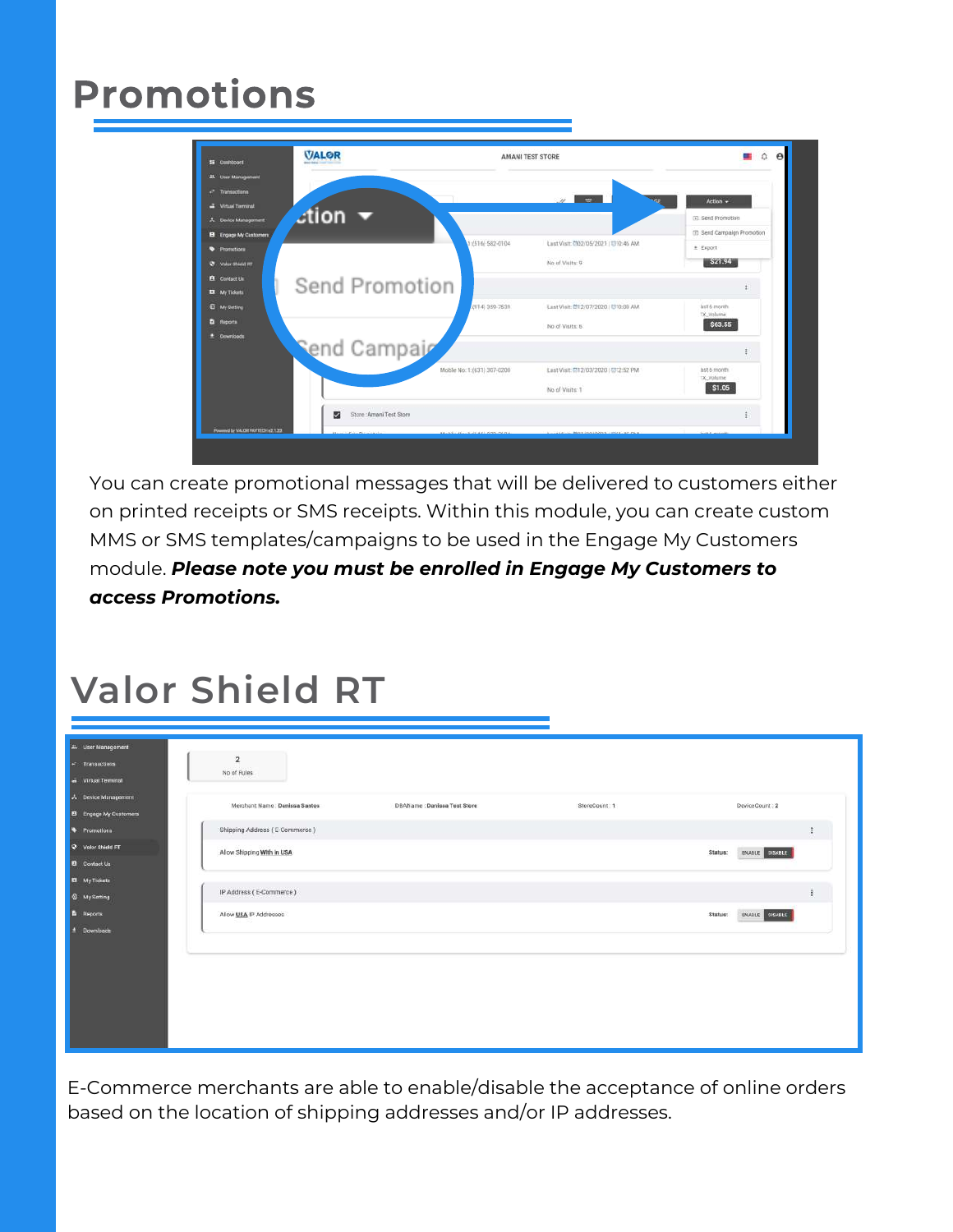# **Contact Us**

| $\blacktriangleright$ Transactions          | <b>Contact Us</b>    |
|---------------------------------------------|----------------------|
| di Virtual Terminal                         | OFFICE ADDRESS       |
| ▲ Device Management                         | Danissa Test Sub-ISO |
| <b>B</b> Engage My Customers                | 36-36 33rd St        |
| Promotions                                  | <b>ASTORIA</b>       |
| Valor Shield RT                             | <b>New York</b>      |
| <b>E</b> Contact Us<br><b>E3</b> My Tickets |                      |
| 日 My Setting                                |                      |
| <b>B</b> Reports                            |                      |
| $\frac{1}{2}$ Downloads                     |                      |
|                                             |                      |
|                                             |                      |
|                                             |                      |
|                                             |                      |
|                                             |                      |
|                                             |                      |

You can see your ISO's contact information. This information can also be seen on the terminal when the **Call Me** icon is pressed.

#### **My Tickets**

| 25 Deer Management                                  |                 |                       |                 |                    |                |         |
|-----------------------------------------------------|-----------------|-----------------------|-----------------|--------------------|----------------|---------|
| Transactions<br>G. Virtual Terminal                 | .<br>$^{\circ}$ | 2033733600(Device1) + |                 | Action +           | ALL $\sim$     | Ø       |
| A Device Configuration                              |                 | 2033733600(Device1)   | No Record Found |                    |                |         |
| <b>B</b> Engage My Customers<br><b>+</b> Promotions |                 | 2102049290(Device2)   |                 | Rows per page 10 + | 0-0 of 0 $\pm$ | 6, 2, 2 |
| <b>D</b> Valor Sheld RT                             |                 |                       |                 |                    |                |         |
| <b>B</b> Contact Un<br><b>D</b> My Tickets          |                 |                       |                 |                    |                |         |
| <b>D</b> My Setting                                 |                 |                       |                 |                    |                |         |
| D Hoporta<br>$\pm$ Downloads                        |                 |                       |                 |                    |                |         |
|                                                     |                 |                       |                 |                    |                |         |
|                                                     |                 |                       |                 |                    |                |         |
|                                                     |                 |                       |                 |                    |                |         |

You are able to create, edit, and view all support tickets created on your account. You are able to give your ISO a general idea of what the problem is in regards to, you can provide additional details, and a call back number.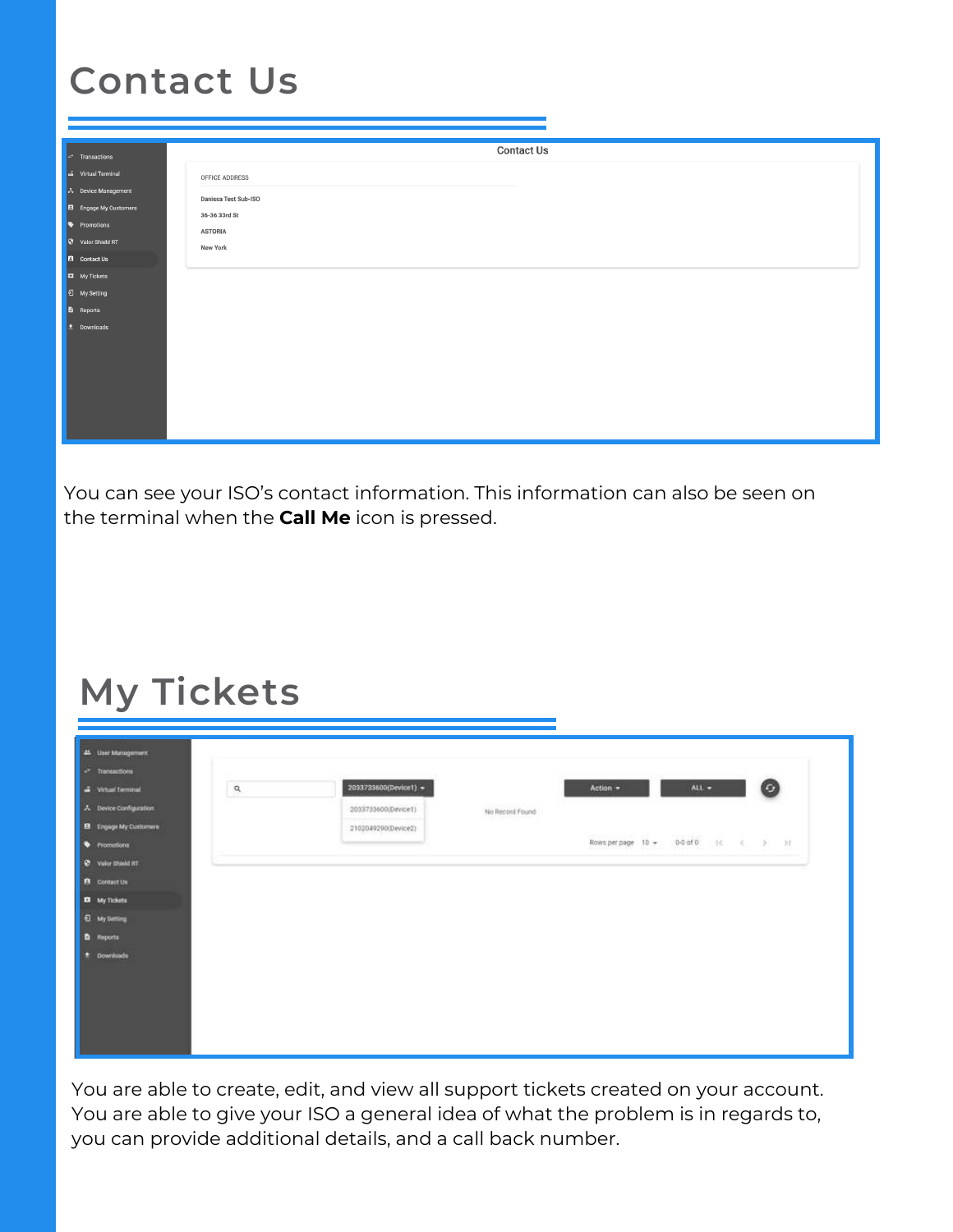## **My Settings**

| <mark>스북 User Management</mark>                                                                                          |                                     |
|--------------------------------------------------------------------------------------------------------------------------|-------------------------------------|
| $\left  \begin{array}{cc} \hline \end{array} \right $ $\left  \begin{array}{cc} \hline \end{array} \right $ Transactions |                                     |
| dis Virtual Terminal                                                                                                     | Merchant Settings<br>$\bullet$      |
| 人 Device Management                                                                                                      | Merchant copy via email*            |
| <b>B</b> Engage My Customers                                                                                             | SEND<br>$\mathbf{v}$                |
| <b>D</b> Promotions                                                                                                      | $\bullet$                           |
|                                                                                                                          | Settlement Report Delivery option * |
| <b>C</b> Valor Shield RT                                                                                                 | Print Only<br>$\mathbf{v}$          |
| <b>B</b> Contact Us                                                                                                      | Save                                |
| E3 My Tickets                                                                                                            |                                     |
| <sup>3</sup> My Setting                                                                                                  |                                     |
| <b>B</b> Reports                                                                                                         |                                     |
| $\pm$ Downloads                                                                                                          |                                     |
|                                                                                                                          |                                     |
|                                                                                                                          |                                     |
|                                                                                                                          |                                     |
|                                                                                                                          |                                     |
|                                                                                                                          |                                     |
|                                                                                                                          |                                     |
|                                                                                                                          |                                     |
|                                                                                                                          |                                     |

You have options for receipts for all transactions performed to be emailed to the email address used in the merchant build in and have settlement reports emailed, printed, or both.

#### **Reports**

| K Merchant Management  |                       |                              |
|------------------------|-----------------------|------------------------------|
| $x^*$ Transactions.    | $\mathsf Q$<br>$\Box$ | Select Reports +<br>Action - |
| Eli Device Management  |                       | BatchOut Report              |
| A Device Configuration |                       | Transaction Summary          |
| <b>A</b> Contact Us    |                       | ISO Billing Report           |
| <b>B</b> Reports       |                       |                              |
| * Downloads            |                       |                              |

You can view and export your transaction summary and batch reports in Excel format.